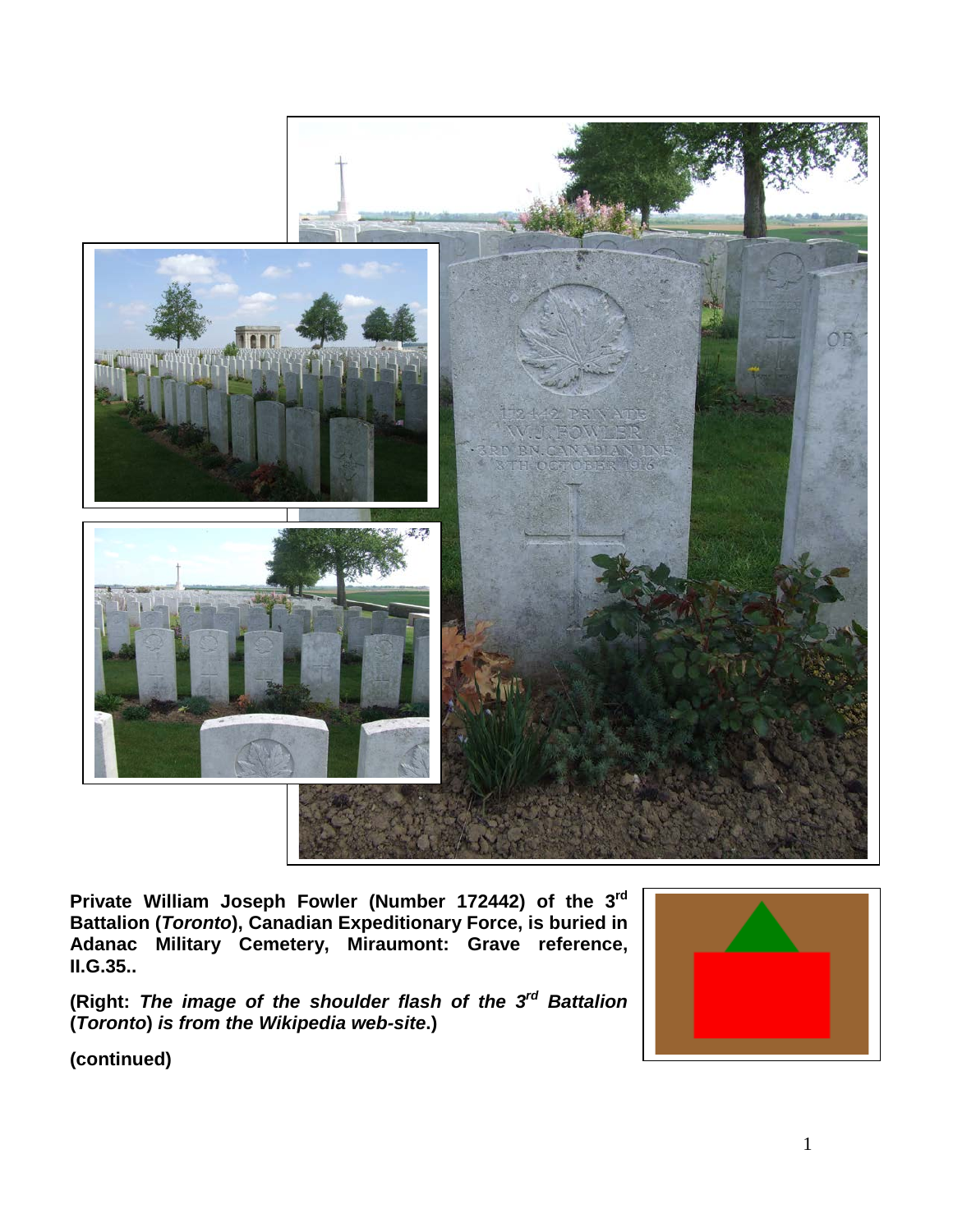**His occupations prior to military service recorded as that of a** *moulder* **before later that of a**  *lineman***, William Joseph Fowler appears to have left behind little information about his early life in the Dominion of Newfoundland or his later move to the city of Toronto in the Canadian province of Ontario.**

**That he was already a resident there by the year 1908 – and likely before - appears to be in no doubt, as it was on June 17 of that year, in Toronto, that he married a Miss Henrietta M. Lane. There the story pauses until the year 1916 as there seems to be no record of the family in the 1911 Census although the couple was still together, living at 66 (or 56), Denison Street, Toronto, at the time of his enlistment.**

**That particular event came to pass on February 8 of 1916 according to the report of a medical examination that he underwent on the same day, an examination which found him…***fit for the Canadian Over Seas Expeditionary Force.*

**Private Fowler then was attested and the formalities of his enlistment brought to a close when the Officer Commanding the 83rd Battalion (***Queen's Own Rifles***) – by which unit he had been** *taken on strength* **– Lieutenant Colonel Reginald Pellatt, declared – on paper – that…***William Joseph Fowler…having been finally approved and inspected by me this day…I certify that I am satisfied with the correctness of this Attestation.*

The 83<sup>rd</sup> Battalion had been authorized in 1915 and its training during the late summer and **early autumn of that year had taken place at** *Niagara Camp* **in the vicinity of Niagara-onthe-Lake. However, by February of 1916 the unit had moved indoors, to the** *Riverdale Barracks* **in Toronto.** 

In Toronto, medical services for the 83<sup>rd</sup> Battalion were provided by the camp hospital **situated in the grounds of the** *Canadian National Exhibition* **which is where Private Fowler was placed under care from March 22 until April 4. He was suffering from conjunctivitis but had completely recovered by the time the order came later that month to proceed** *overseas* **to the United Kingdom.**

**In late April the 83rd Battalion entrained for the journey to the east coast port of Halifax. Private Fowler's unit was to travel on board His Majesty's Transport** *Olympic***\* and he and the Battalion embarked on April 28. They were not to travel alone: also taking passage on the ship were the 66th, 68th, and 81st Battalions of Canadian Infantry, as well as the 4th Divisional Cavalry Squadron, the 4th Divisional Cyclists Company, the 3rd Draft of the 10th Canadian Mounted Rifles and the 2nd Draft of the 1st Canadian Pioneer Battalion.**

*\*Sister-ship to Britannic - she to be sunk by a mine in the eastern Mediterranean in November of 1916 - and also of the ill-starred Titanic*

*Olympic* **sailed from Halifax at noon on May 1, 1916, to arrive in the English west-coast port of Liverpool some six days later, early in the morning of May 7. From dockside the travelling military personnel took trains to their various destinations, the final one having cleared the harbour area by mid-day.**

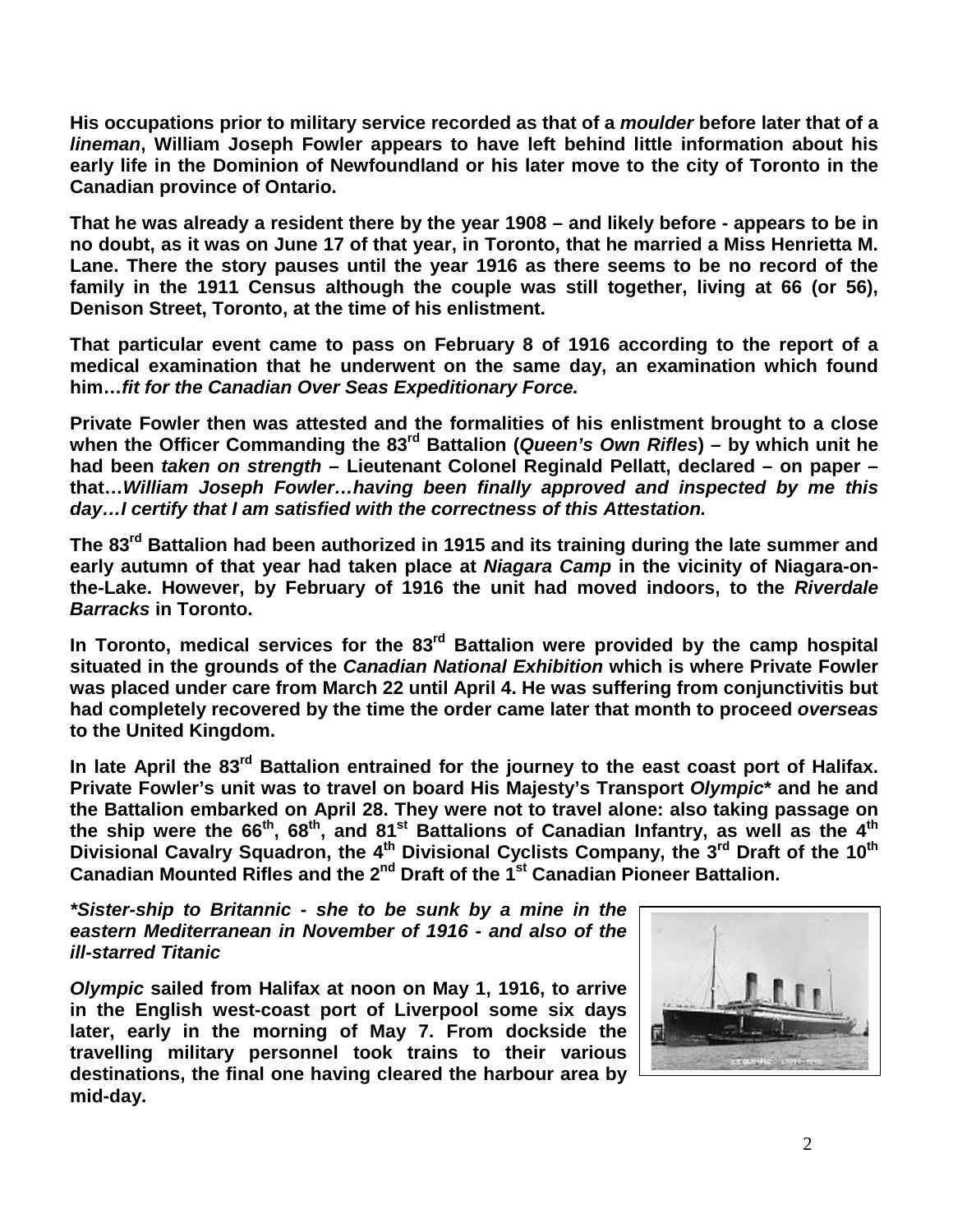**(Preceding page:** *The image of Olympic, one of the largest vessels afloat at the time, is from the Old Ship Picture Galleries web-site***.)**

**Private Fowler and his 83rd Battalion were transported southeastward to their training camp of** *West Sandling***, a subsidiary of the large Canadian military complex of** *Shorncliffe***, by that time established on the Dover Straits and just to the south of the harbour and town of Folkestone in the county of Kent.**

**(Right above:** *Little remains of Shorncliffe Military Camp today apart from a barracks occupied by Gurkha troops. The Military Cemetery almost alone serves as a reminder of the events of a century ago.* **– photograph from 2016)**

**(Right:** *A view of the coastal town of Folkestone almost a century later as seen from the white cliffs of nearby Dover* **– photograph from 2009)**





Prior to the parent unit of the 83<sup>rd</sup> Battalion sailing to the United Kingdom, it had already **some months earlier provided a re-enforcement detachment which had been absorbed by units already serving on the** *Western Front***. This practice was to continue and the Battalion was never to see** *active service***. On July 6-7, only two months after having arrived in England, its remaining personnel was to be transferred to and** *taken on strength* **by the 12th (***Reserve***) Battalion in preparation for soon-to-be drafts to the Continent\*.** 

*\*Before the end of the Great War, Canada was to have despatched overseas two-hundred fifty battalions – although it is true that a number of these units, particularly as the conflict progressed, were below full strength. At the outset, these Overseas Battalions all had aspirations of seeing active service in a theatre of war.*

*However, as it transpired, only some fifty of these formations were ever to be sent across the English Channel to the Western Front. By far the majority remained in the United Kingdom to be used as re-enforcement pools and they were gradually absorbed, particularly after January of 1917, by units that had by then been designated as Canadian Reserve Battalions.*

**Some thirty days later – likely via nearby Folkestone and Boulogne on the French coast opposite – on the night of August 17-18, Private Fowler crossed the English Channel and, by the latter date, was reporting** *to duty* **at the Canadian Base Depot situated at Rouelles in the vicinity of the French industrial port-city of Le Havre on the estuary of the River Seine.**



**(Right above:** *An image of the French port of Boulogne at or about the time of the Great War* **– from a vintage post-card)**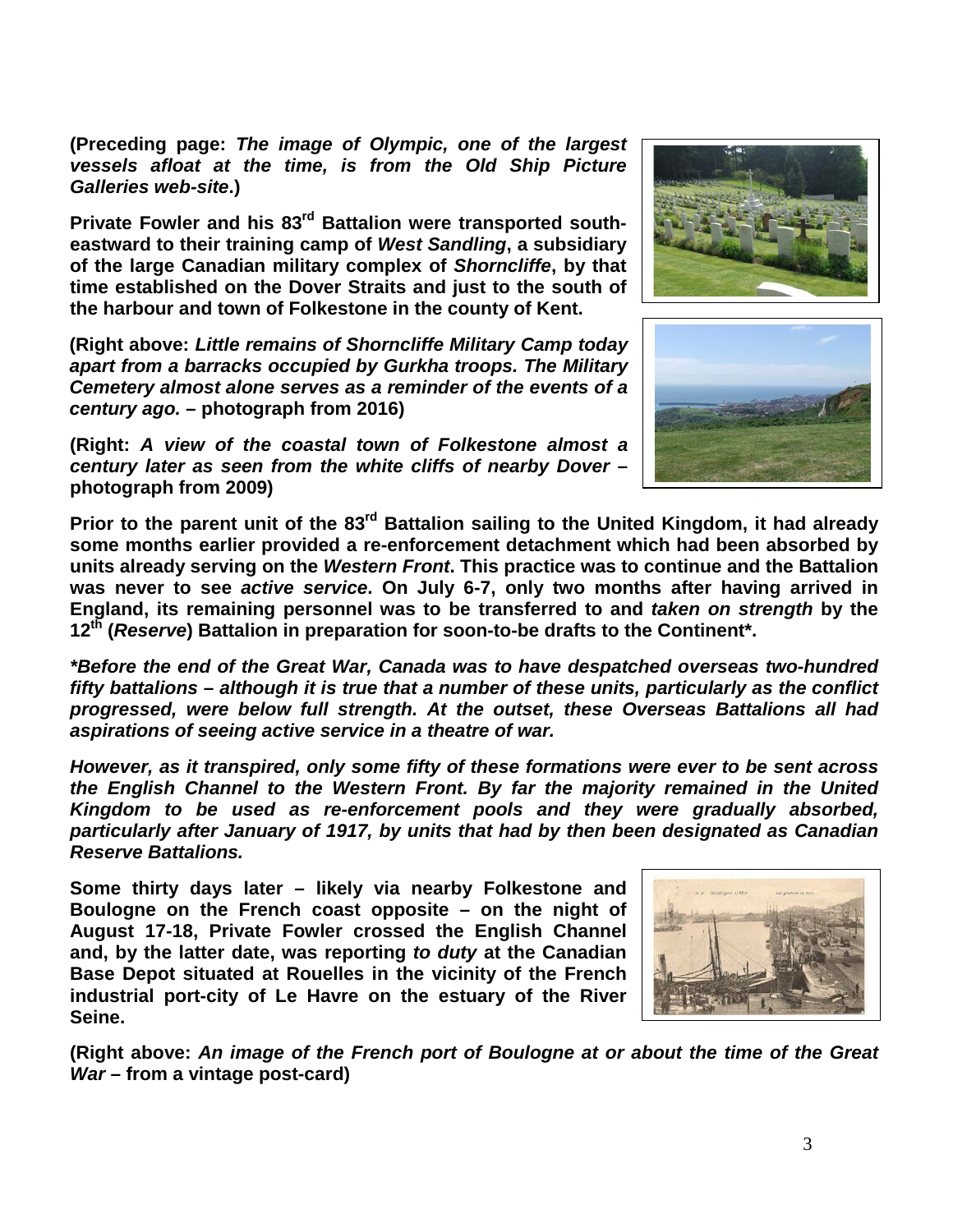**(Right below:** *The French port-city of Le Havre at or about the time of the Great War* **– from a vintage post-card)**

**The task of the Base Depot was to organize re-enforcements arriving from the United Kingdom and returnees from hospitalization on the Continent and then to despatch them at an appropriate moment to their new units. In the case of Private Fowlow, he was to be sent, on August 25, at first to the 1st Entrenching Battalion (see below) where he reported two days later.**

*\*These units, as the name suggests, were employed in defence construction and other related tasks. They comprised men who not only had at least a fundamental knowledge and experience of such work but who also had the physique to perform it. However they also came to serve as reenforcement pools where men awaiting the opportune moment to join their appointed unit might be gainfully employed for a short period of time.*





**(Right above:** *Canadian troops from an unspecified unit engaged in road construction, this also being a job to which entrenching battalions were to be assigned* **– from** *Le Miroir* **or**  *Illustration***)**

**When he joined the 1st Entrenching Battalion, this unit was still stationed in the area of Dickebusch, to the south-west of Ypres, Belgium. However, the 1st Canadian Division to which it was attached, was already on the move from there to serve in France in the ongoing British offensive at** *the Somme***. Thus Private Fowler's new temporary unit was**  *also* **soon to be on its way.**

**Its first stop en route was to be on September 6 in the vicinity of the French community of Steenvoorde, on the French side of its border with Belgium. Three days later, on foot, by bus, by train, and finally on foot once more, it moved to the south and to the community of Senlis. There on September 13\*…***Drafts sent to Units***…and Private Fowler, one of a detachment of a recorded forty** *other ranks* **(but see below), was on his way to join the 3rd Battalion (***Queen's Own Rifles***).**

*\*This is the date recorded in the 1st Entrenching Battalion War Dairy and in Private Fowler's own papers. However the War Diary of the 3rd Battalion documents a draft of twenty-six other ranks from the 1st Entrenching Battalion arriving on the day before, September 12.* 

It probably makes little difference: the 3<sup>rd</sup> Battalion was to spend both September 12 and **13 in the community of La Vicogne, resting after the exertions of a multi-day route march (see below).**

**\* \* \* \* \***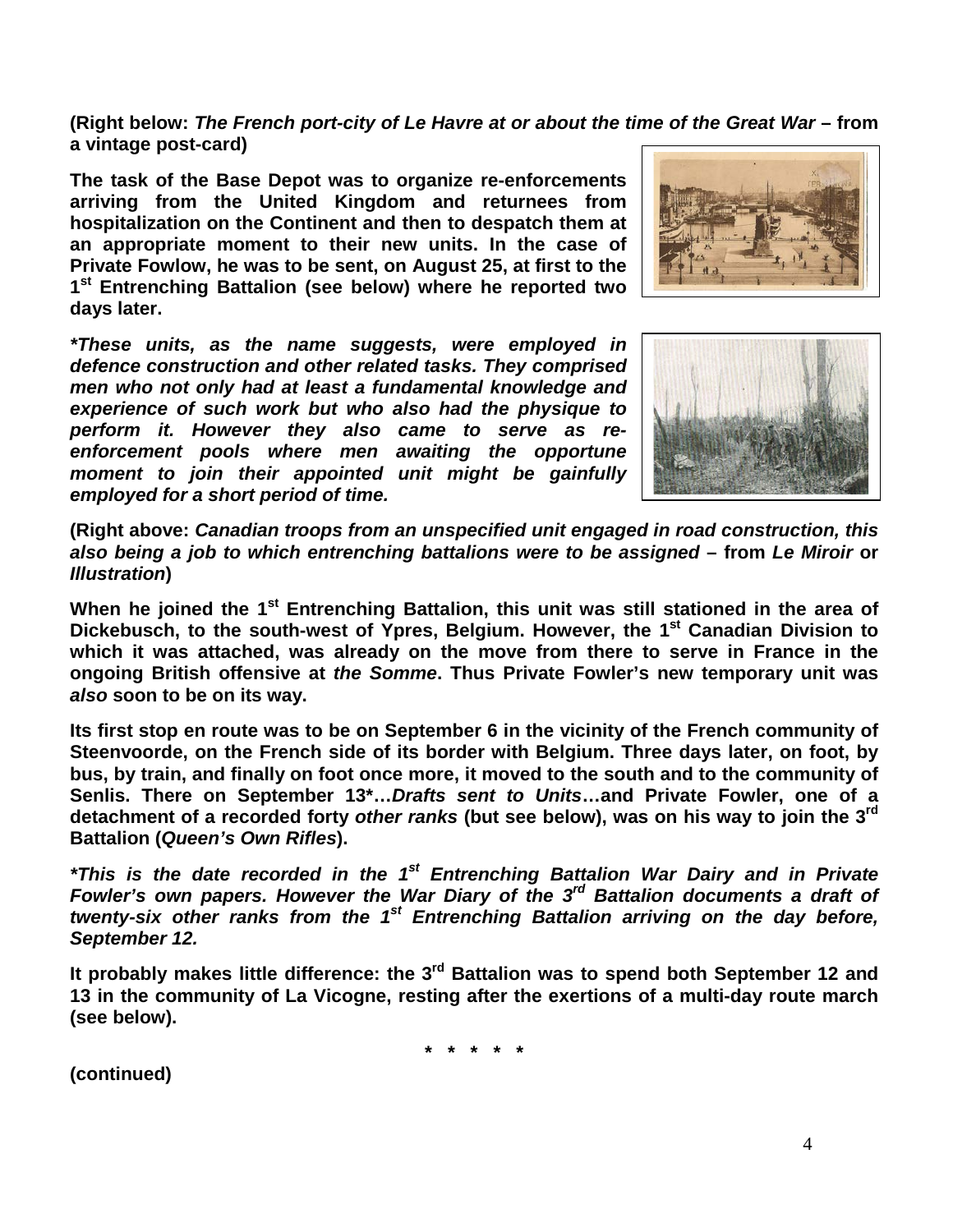**The 3rd Battalion (***Toronto Regiment***) of Canadian Infantry had, by the time of Private Fowler's arrival** *to duty***, been serving on the Continent for some nineteen months. After a stormy passage from the west coast of England, it had disembarked in the French port of St-Nazaire on February 11 of 1915. The 3rd Battalion was a component of the 1st Canadian Infantry Brigade, itself an element of the Canadian Division\*, the entirety of which had crossed to the Continent at that same time.**

*\*The Canadian Division was designated thus until the formation of the 2nd Canadian Division when, logically, it then became the 1st Canadian Division.*

**By February 17 the Battalion had reached the northern French town of Armentières on the Franco-Belgian frontier where it was to spend a week. During the month which had followed, the unit had served in and about the** *Laventie Sector***, to the south of Armentières and it was not until April 18, at twentyfive minutes past ten in the morning, that the unit – in fact, the entire 1st Infantry Brigade - was to cross the Franco-Belgian frontier into the** *Kingdom of Belgium***.**

**(Right above:** *While the caption reads that these troops are 'English', this could mean any unit in British uniform – including Empire (Commonwealth) units. This is early in the war as there is no sign of a steel helmet***. – from a vintage post-card)**

**(Right below:** *The caption reads merely 'Camp of Canadians' but it is from the early days of the Great War, thus likely in either northern France or in Belgium. The troops are from a Canadian-Scottish unit***. – from a vintage post-card)**

**The Brigade had crossed the frontier to the west of the Belgian town of Poperinghe where it was then to remain for two days before advancing eastwards to Vlamertinghe for two more. It was at that moment that the Germans had decided to launch their attack in an effort to take the nearby city of Ypres.**

**Other units of the Canadian Division had only been serving in the** *Ypres Salient* **for a short space of time. During these few days of Canadian tenure** *the Salient* **had proved to be relatively quiet. Then the dam had broken - although it was gas rather than water which, for a few days, was to threaten to sweep all before it.** 

**The date was April 22, 1915.**

**(Right:** *An aerial photograph, taken in July of 1915 – just after the battle of 2nd Ypres - which shows the shell of the medieval city, an image entitled Ypres-la-Morte* **(Ypres the Dead)** *– By the end of the conflict there was little left standing. –* **from** *Illustration***)**



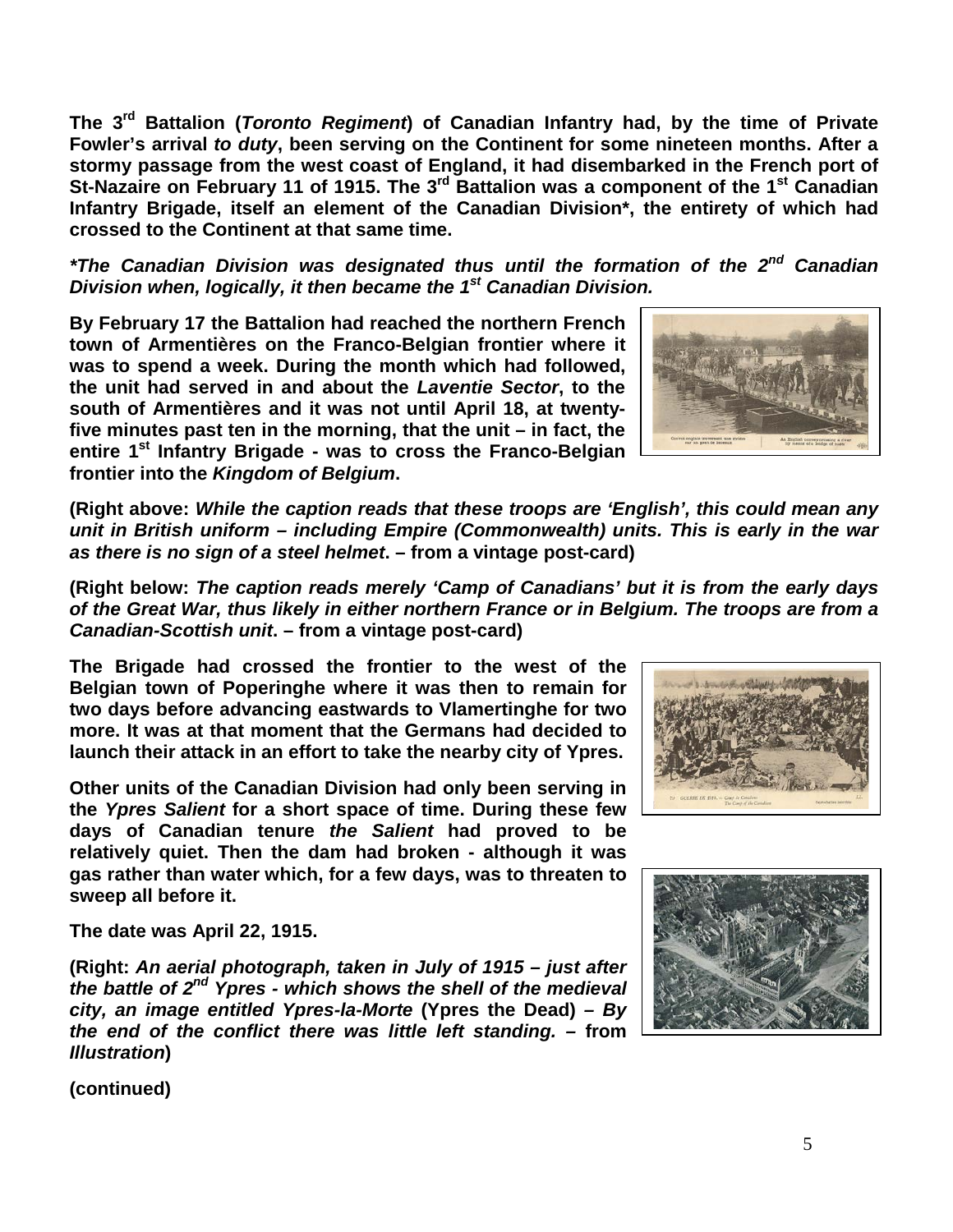**The** *Second Battle of Ypres* **was to see the first use of chlorine gas by the Germans during the** *Great War***. It would later become an everyday event and, with the introduction of protective measures such as advanced gas-masks, the chlorine was to prove no more dangerous than the rest of the military arsenals of the warring nations. But on this first occasion, to inexperienced troops without the means to combat it, the yellow-green cloud of chlorine had proved overwhelming.**

**(Right:** *The very first protection against gas was to urinate on a handkerchief which was then held over the nose and mouth. However, all the armies were soon producing gasmasks, some of the first of which are seen here being tested by Scottish troops***. – from either** *Illustration* **or** *Le Miroir***)**

**The cloud had been noticed at five o'clock in the afternoon of April 22. In the sector subjected to the most concentrated use of the gas, the French Colonial troops to the Canadian left had wavered then broken, leaving the left flank of the Canadians uncovered.**

**Thus a retreat, not always very cohesive, was to become necessary while, at the same time, the 2nd and 3rd Battalions of the 1st Infantry Brigade had been ordered forward to support the defensive efforts of the French and of the Canadian 3rd Infantry Brigade.**

**(Right:** *Entitled: Bombardement d'Ypres, le 5 juillet 1915* **– from** *Illustration***)**

**By the second day, the 23rd, the situation had become relatively stable – at least temporarily - and the positions in the vicinity of Sint-Juliaan had held firm until the morning of the 24th when a further retirement had become necessary.** 

**At times there had been breaches in the defensive lines but, fortunately, either the Germans had been unaware of how close they had come to a breakthrough, or else they had not had the means to exploit the situation.** 

**And then the Canadians had closed the gaps.**

**The 3rd Battalion was to remain attached to the 3rd Brigade to the north-east of the Salient until April 26 when it had been withdrawn to Vlamertinghe, there to re-join the 1st Brigade. Having remained there to repose on the following day, the unit had next been ordered forward to the vicinity of Sint-Juliaan to dig trenches. By that evening some twelve-hundred yards had been excavated whereupon the Battalion was to return to Vlamertinghe.** 

**There it was to remain until May 3 when it had been withdrawn to the northern French centre of Bailleul, there to re-enforce and to re-organize.**



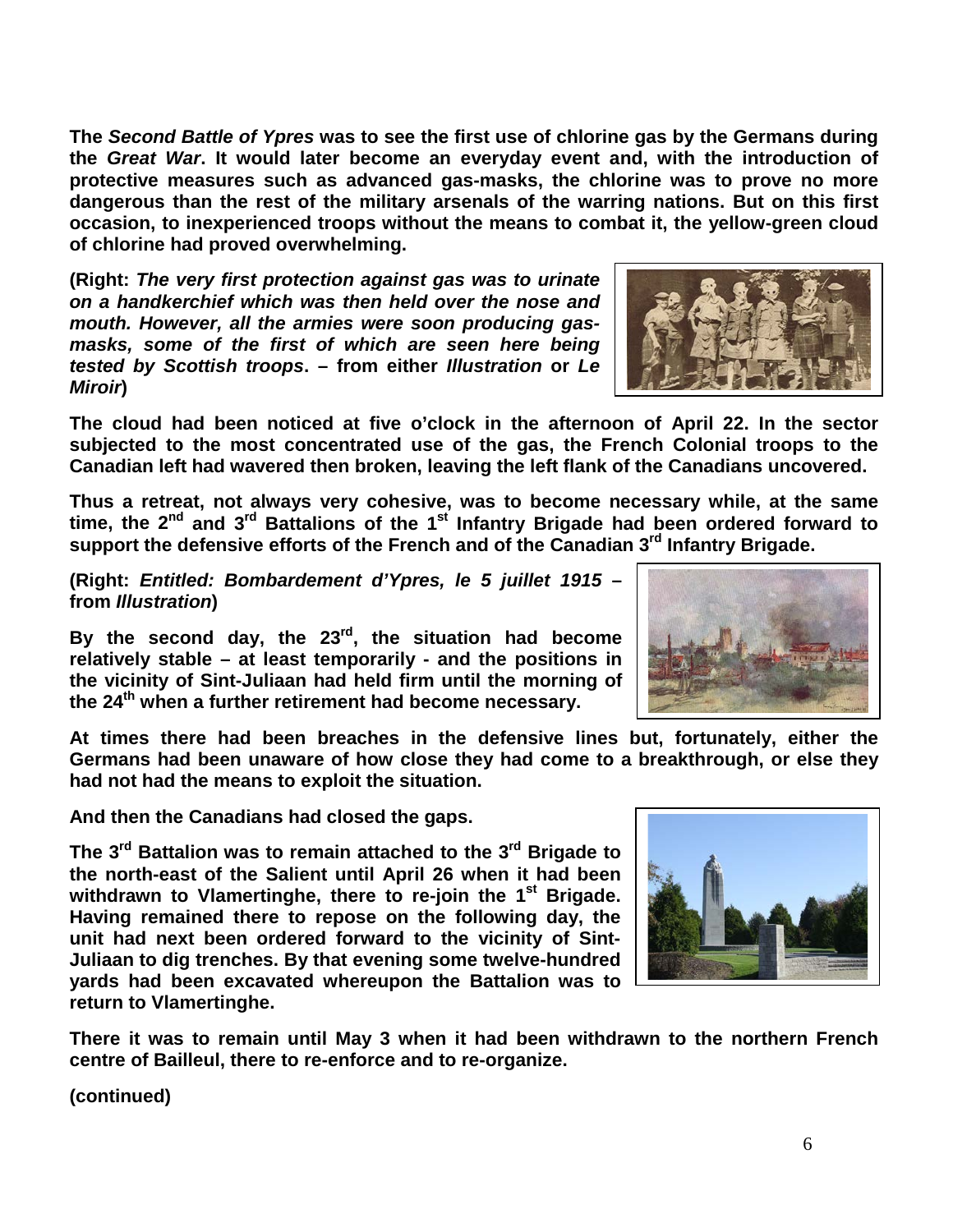**(Preceding page:** *The Memorial to the 1st Canadian Division – the Brooding Soldier – stands just to the south of the village of Langemark (then Langemarck) at the Vancouver Crossroads where the Canadians withstood the German attack – abetted by gas – at Ypres (today Ieper) in April of 1915.* **– photograph from 2010)**

**On May 15 the 3rd Battalion had been ordered to move down the line to the south into France and into the areas of Festubert and Givenchy. The French were about to undertake a major offensive just further south again and had asked for British support.**

**(Right below:** *A French photograph of some German trenches – complete with dead defenders and perhaps attackers - captured in the area south of Givenchy before it was to become an area of British responsibility***. – from** *Illustration***)** 

**There at Festubert a series of attacks and counter-attacks was to place in which the British High Command would manage to gain three kilometres of ground but would also contrive to destroy, by the use of the unimaginative tactic of the frontal assault, what had been left of the British pre-War professional Army after Second Ypres. The Canadian Division was also to contribute to the campaign but – not able to field the same numbers of troops – was not to participate to the same extent. It was nonetheless to suffer heavily.**

**The Canadian Division and Indian troops - the 7th (***Meerut***) Division\* also having been ordered to serve at Festubert - had hardly fared better than the British, each contingent – a Division – having incurred over two-thousand casualties before the offensive had drawn to a close.**



*\*The Indian troops also served – and lost heavily – in other battles in this area in 1915 before being transferred to the Middle East.*

**(Right:** *A one-time officer who served in the Indian Army during the Second World War, pays his respects to those who fell - at the Indian Memorial at Neuve-Chapelle***. – photograph from 2010(?))**



**On the first day of June the 3rd Battalion had been relieved from its posting at Festubert; in a few days' time, however, it was to be ordered further south to Givenchy-les-la-Bassée\*, a small village not far distant south of Festubert. Ordered into the forward trenches on two occasions during that month to support British efforts – and with the same results, although less numerous, from repeating the same mistakes – on or about June 24 the entire Canadian Division was to be retiring from the area.**

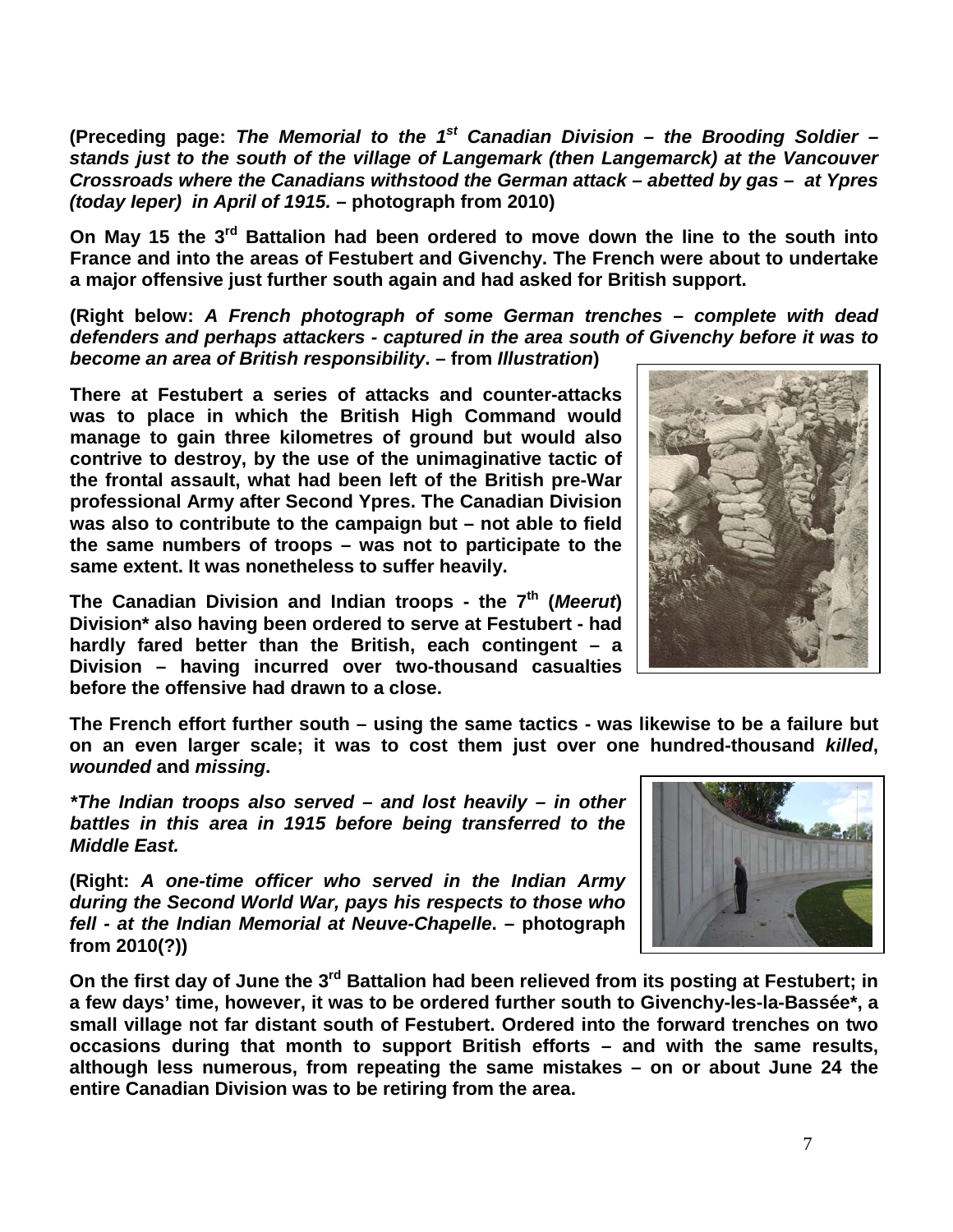*\*Since the place is oft-times referred to simply as Givenchy it is worthwhile knowing that there are two other Givenchys in the region: Givenchy-le-Noble, to the west of Arras, and Givenchy-en-Gohelle, a village which lies in the shadow of a crest of land which dominates the Douai Plain: Vimy Ridge.*

As a part of that withdrawal from Givenchy, the 3<sup>rd</sup> Battalion was to march to billets in or **near to the community of Oblinghem, two kilometres removed from the larger community of Béthune. From there it would move towards and into Belgium, to** *the Ploegsteert Sector***, just across the frontier.**

**Having reached the area of Ploegsteert, there the 3rd Battalion was to remained – as was the entire Canadian Division. In the next months it would come to be well-acquainted with the Franco-Belgian area between Armentières in the east – any further east would have been in German-occupied territory – Bailleul in the west, and Messines in the north; given the route marches enumerated in the Battalion War Diary and the itineraries used, it would have been surprising had it been otherwise.** 



**(Right above:** *Some of the farmland in the area of Messines, Ploegsteert Sector, a mine crater from the time of the 1917 British offensive in the foreground* **– photograph from 2014)**

**The 3rd Battalion, when out of the forward area, was often to be found billeted** *in* **or in the vicinity of the Belgian community of Dranoutre (today** *Dranouter***) at some two kilometres distant from the frontier itself.** 

**It was now to be a further nine months before the 3rd Battalion would be involved in a further major altercation. Of course, local confrontations – brought about by raids and patrols – were to be fought from time to time, and artillery duels and the ever-increasing menace of snipers would ensure a constant flow of casualties. But by far the greatest part of that period, however, was to be spent submitting to the routines, to the rigours and to the perils of that daily grind in the trenches\*.**

*\*During the Great War, British and Empire (later Commonwealth) battalions had their time more or less equally divided into three postings: in theory a week was to be spent in the front lines, at times little more than a few metres separating them from the enemy forward positions; a second week was then served in support positions, perhaps a hundred metres or so behind the front; the unit was then withdrawn into reserve – either Brigade, Divisional or Corps Reserve, the former nearest to the forward area, the latter the furthest away.* 



*Of course, things were never as neat and tidy as set out in the preceding format and troops could find themselves in a certain position at times for weeks on end.*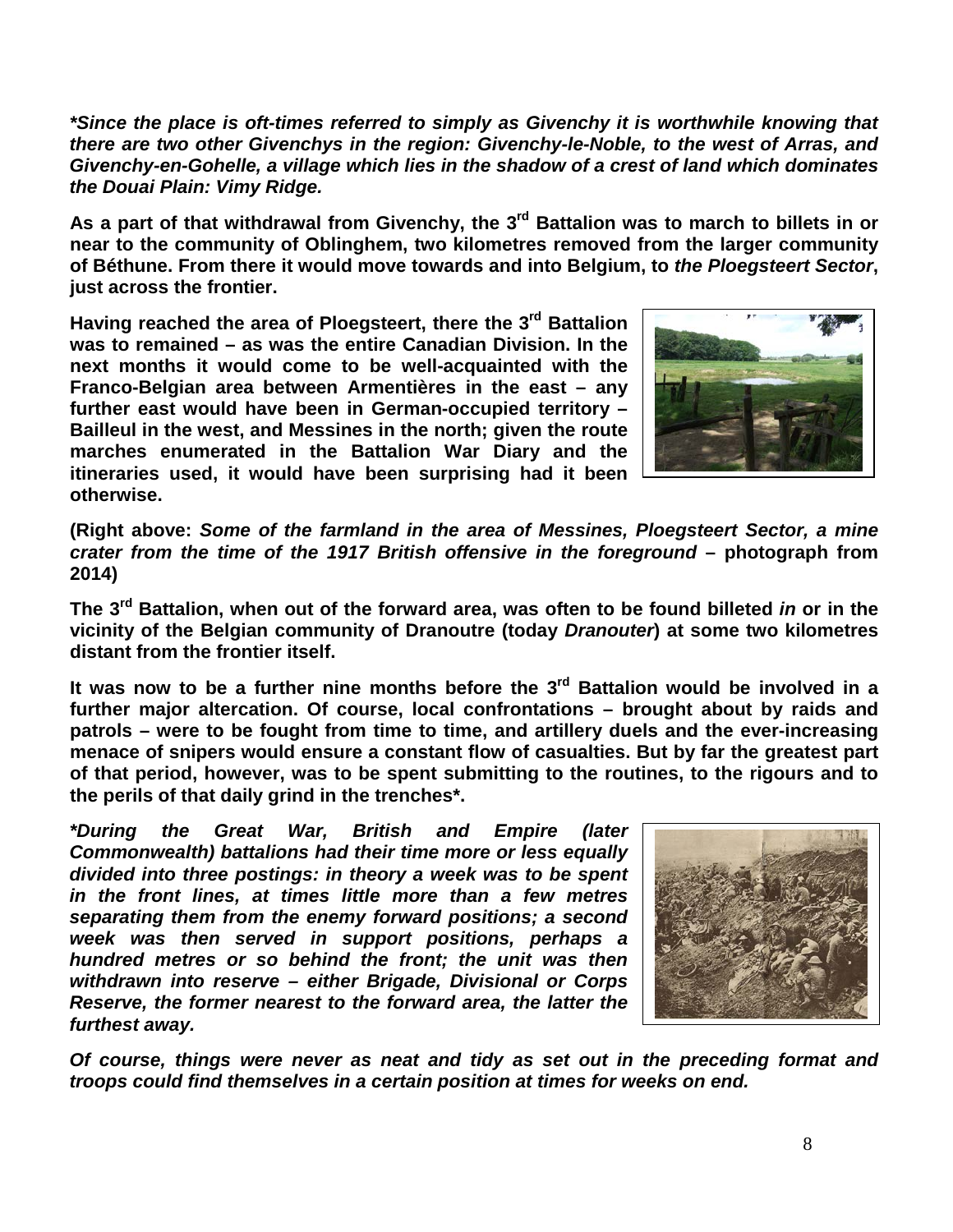**(Preceding page:** *A photograph of Canadian troops in support positions somewhere on the Somme in the autumn of 1916, only months earlier having been equipped with those steel helmets and, less visible, British Short Lee-Enfield Mark III Rifles* **– from** *Illustration***)**

**In the meantime, in September of 1915 it had been the turn of the 2nd Canadian Division to land on the Continent and to also immediately be posted north into Belgium. It was not to be stationed in the** *Ypres Salient* **as had been - or on the frontier itself, as were - the units of the Canadian now-1st Division, but in-between, down the line south of Ypres in the area of St-Éloi. It had been there, after some seven months of that thankless life in and about the trenches, that the 2nd Division was to fight its first major action of the** *Great War***.** 

For the infantry battalions of the 2<sup>nd</sup> Canadian Division, the first weeks of April were not to **be as placid as those being experienced during the same period by the personnel of the 3rd Battalion of the 1st Canadian Division.**

**The** *Action at the St. Eloi Craters* **was officially to take place from March 27 until April 17 of that spring of 1916. St-Éloi was a small village some five kilometres to the south of the Belgian city of Ypres and it had been there that the British had excavated a series of galleries under the German lines in which to place explosives which they had detonated on that March 27. That detonation had been followed up by an infantry assault.**



**(Right above:** *A purported attack in the aftermath of the exploding of a mine under enemy lines – perhaps in the area of St-Éloi* **– from** *Illustration***)**

**After a brief initial success the attack had soon bogged down – due to those very minecraters which, filled with water, were to prove impassable - and by April 4 the Canadians were to be replacing the by-then exhausted British troops. They were to have no more**  success than had had the British, and by the 17<sup>th</sup> of the month, when the battle had been **called off, both sides had been back where they had been some three weeks previously – and the Canadians had incurred some fifteen-hundred casualties.**

**However, as previously noted, this confrontation had been a 2nd Canadian Division affair**  and the personnel of the 3<sup>rd</sup> Battalion during that period would likely have been disturbed **by only the noise of the German artillery.**

**In fact, during the first days of April the 3rd Battalion had been transferred closer to Ypres and, more precisely, to the area of Dickebusch, a village just to the south-west of the city. Then it was posted to the forward area further to the east. Thus the unit was well placed to be of service on June 2.**

**From** *that* **date until June 13 was to be fought the battle for** *Mount Sorrel* **and for the area of** *Hooge***,** *Sanctuary Wood, Maple Copse***,** *Railway Dugouts* **and** *Hill 60* **between the German Army and the Canadian Corps.**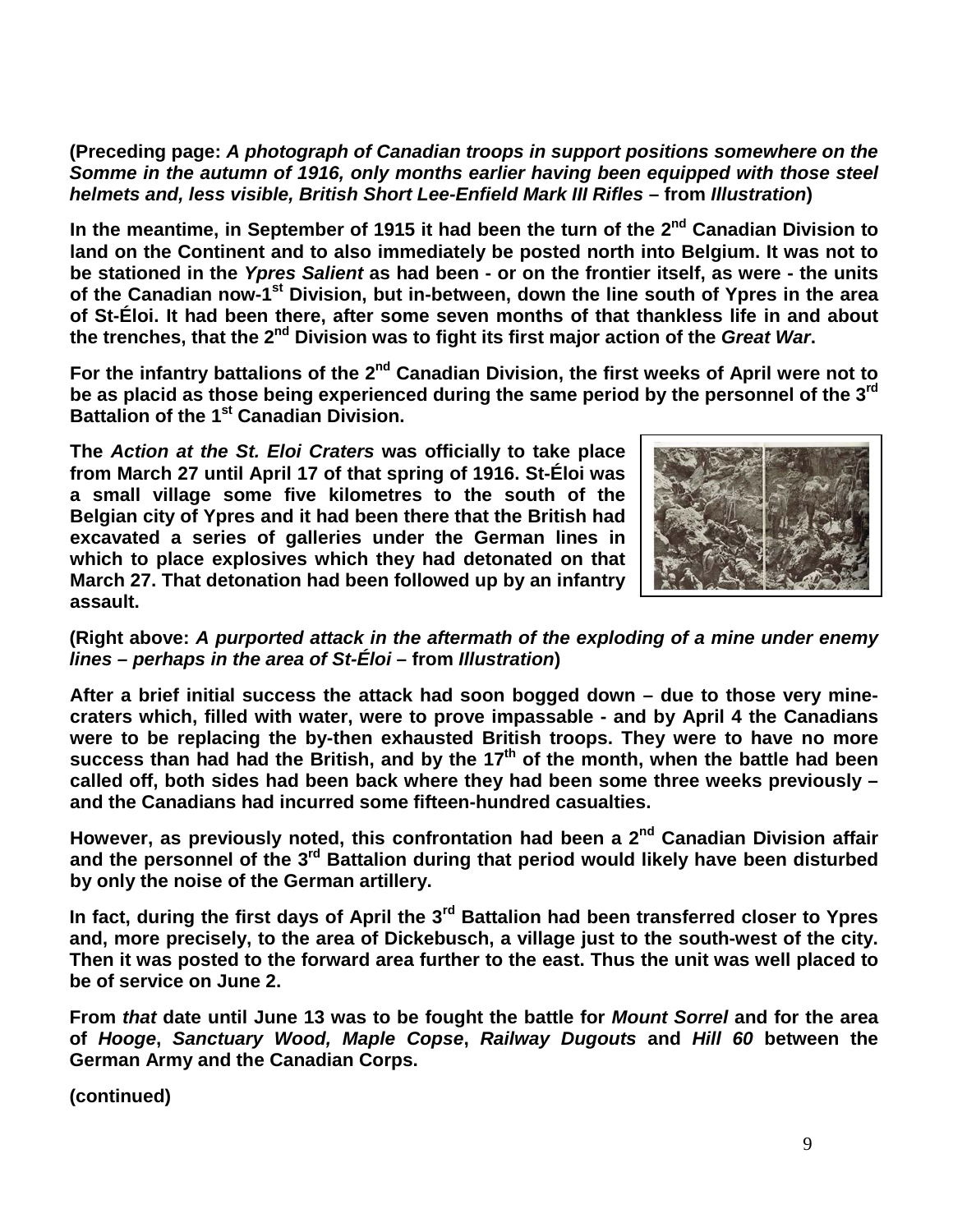**(Right:** *Remnants of Canadian trenches dating from 1915-1916 at Sanctuary Wood* **– photograph from 2010)**

**The Canadians had been preparing an attack of their own on the enemy positions which dominated the Canadian trenches when the Germans had delivered an offensive, had overrun the forward areas and, in fact, had ruptured the Canadian lines, an opportunity of which they had never taken advantage.**

**If the fighting at St-Éloi had been a 2nd Canadian Division affair, the confrontation at Mount Sorrel had started as a 3rd Canadian Division\* action. However, the situation had very soon become critical, and had necessitated the intervention of forces from the two other Canadian Divisions.**

*\*The Canadian 3rd Division had officially come into being at mid-night of December 31, 1915, and January 1 of 1916. However, unlike its two predecessors, it was formed on the Continent, some of its units having already been on active service there for months. Others did not arrive until the early weeks of 1916, thus it was not until March of that year that the Division was capable of assuming responsibility for any sector. When it eventually did, it was thrust into the south-eastern area of the Ypres Salient where it was to be serving at the time that the Germans made their assault.*

**(Right:** *The Canadian memorial which stands atop Mount Sorrel just to the south-east of the city of Ypres* **(***today Ieper***)** *whose spires and towers may be perceived in the distance* **– photograph from 1914)**

**The British Commander of the Canadian Corps, Sir Julian Byng, had reacted – perhaps a bit precipitately - by organizing a counter-attack on the following day, an assault intended to, at a minimum, recapture the lost ground.** 

**However, that operation – badly organized and poorly supported - was to be a horrendous experience. Many of the intended attacks had never materialized – those that had done so had gone in piecemeal and the assaulting troops had been cut to pieces - the enemy was to remain in his captured Canadian positions and the Canadians were to be left to count an extremely heavy casualty list.**



**Ten days later the Canadians had again counter-attacked, but on this occasion better prepared and better supported by a competent artillery programme. The lost ground for the most part had been recovered, both sides were to find themselves back where they had started – except for a small German gain at** *Hooge* **- and the cemeteries were now that much fuller.**

**(Right above:** *Maple Copse, the scene of heavy fighting in June of 1916, and its cemetery wherein lie numerous Canadians* **– photograph from 2014)**

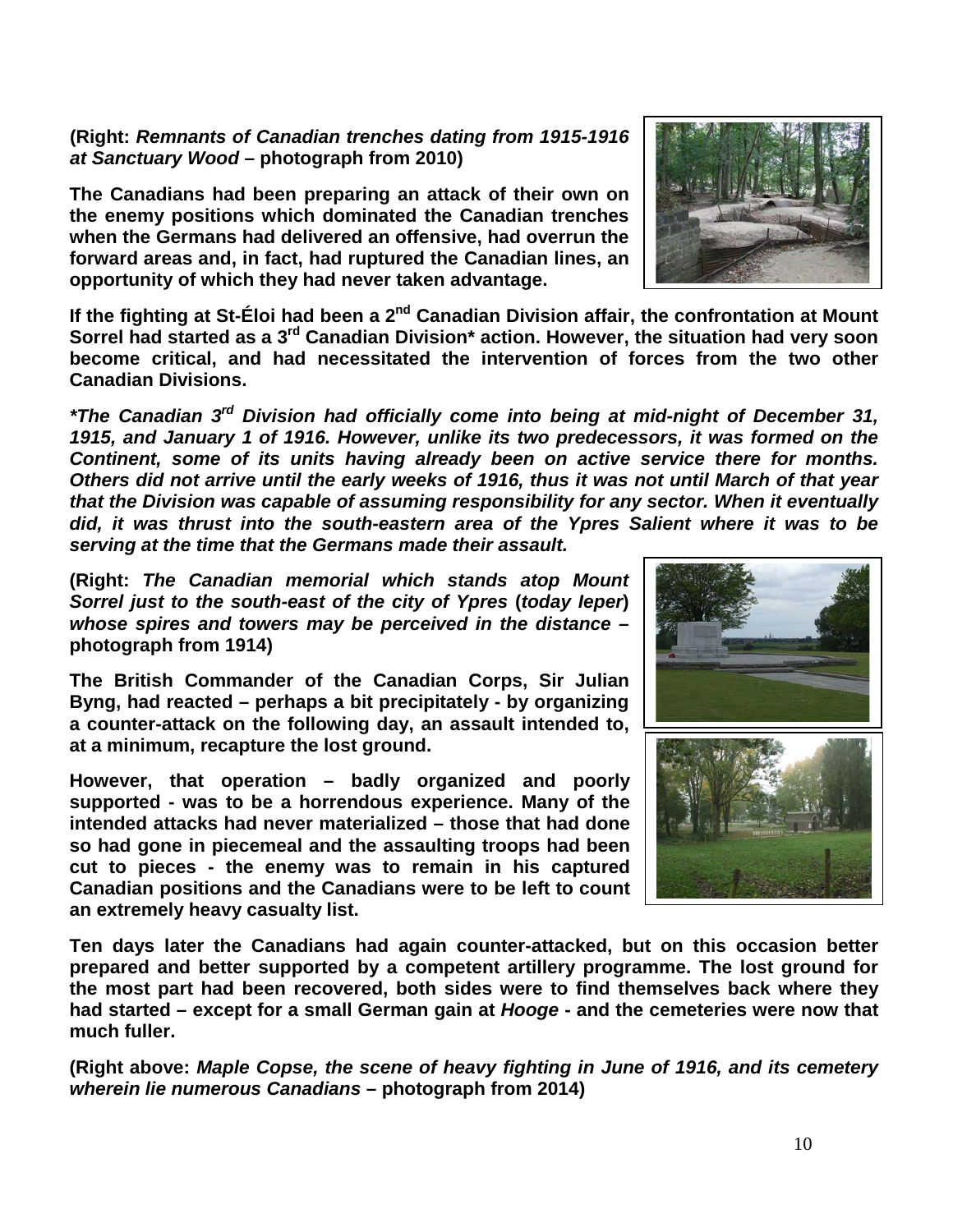**At the outset of this episode, on June 2, the 3rd Battalion had been ordered to stand to and at three o'clock the next morning had been ordered forward from the** *Dickebusch Huts* **in the support(?) area. By mid-day of June 3 the unit had been at the** *Railway Dugouts* **– having sustained twenty casualties on the way in - in the south-east sector of** *the Salient* **and some two kilometres behind** *Maple Copse***. From there the 3rd Battalion had supplied working-parties and burial-parties for the remainder of the day.**

**The unit had remained at** *Railway Dugouts* **until the early morning of June 9 when it had been relieved by the Canadian 25th Battalion. Not having been directly involved in any infantry activity while at** *Railway Dugouts***, the 3rd Battalion had nonetheless continued to provide working-parties for the area of** *Hill 60* **and had been almost constantly subjected to bombardment by a very active German artillery during this period.**

## **(Right above:** *Railway Dugouts Burial Ground (Transport Farm) today contains twenty-four hundred fifty-nine burials and commemorations.* **– photograph from 2014)**

**The relief had lasted for two days. On June 11, the 3rd Battalion had been ordered back into the same area, close to the village of Zillebeke. On the following day the unit was to move up towards the forward area: the** *Battle of Mount Sorrel* **was about to come to its violent conclusion.**

**In their jumping-off trenches by ten o'clock on the evening of June 12, the personnel of the 3rd Battalion was to be witness to the intense forty-five-minute barrage undertaken by the Canadian artillery just after midnight.** 

**At one-thirty in the morning the curtain of fire had lifted towards the rear of the German front lines which had then been stormed by the infantry. The succeeding German lines had then been attacked and carried, again using the same cooperative tactics between the artillery and infantry.**

**(Right above:** *Hill 60 as it remains a century after the events of 1916 and 1917 in the area of Mount Sorrel, the village of Hooge, Sanctuary Wood, Railway Dugouts and Maple Copse: It is kept in a preserved state – subject to the whims of Mother Nature – by the Belgian Government.* **– photograph from 2014)**

**By eleven o'clock of that evening when the 3rd Battalion was to be relieved, the unit had incurred forty-four** *killed in action* **or** *died of wounds***, two-hundred eighteen** *wounded* **and ninety-three** *missing in action***. Thus had ended the** *Battle of Mount Sorrel***: status quo.**

**The remainder of the month of June, that of July and the first days of August were to be a reversion to the routines of trench warfare, the 3rd Battalion apparently having remained in much the same area. Then on August 9 it was to march westward and to the vicinity of the northern French town of Steenvoorde. It was to be a further fourteen months before the unit would return to the** *Kingdom of Belgium***.**



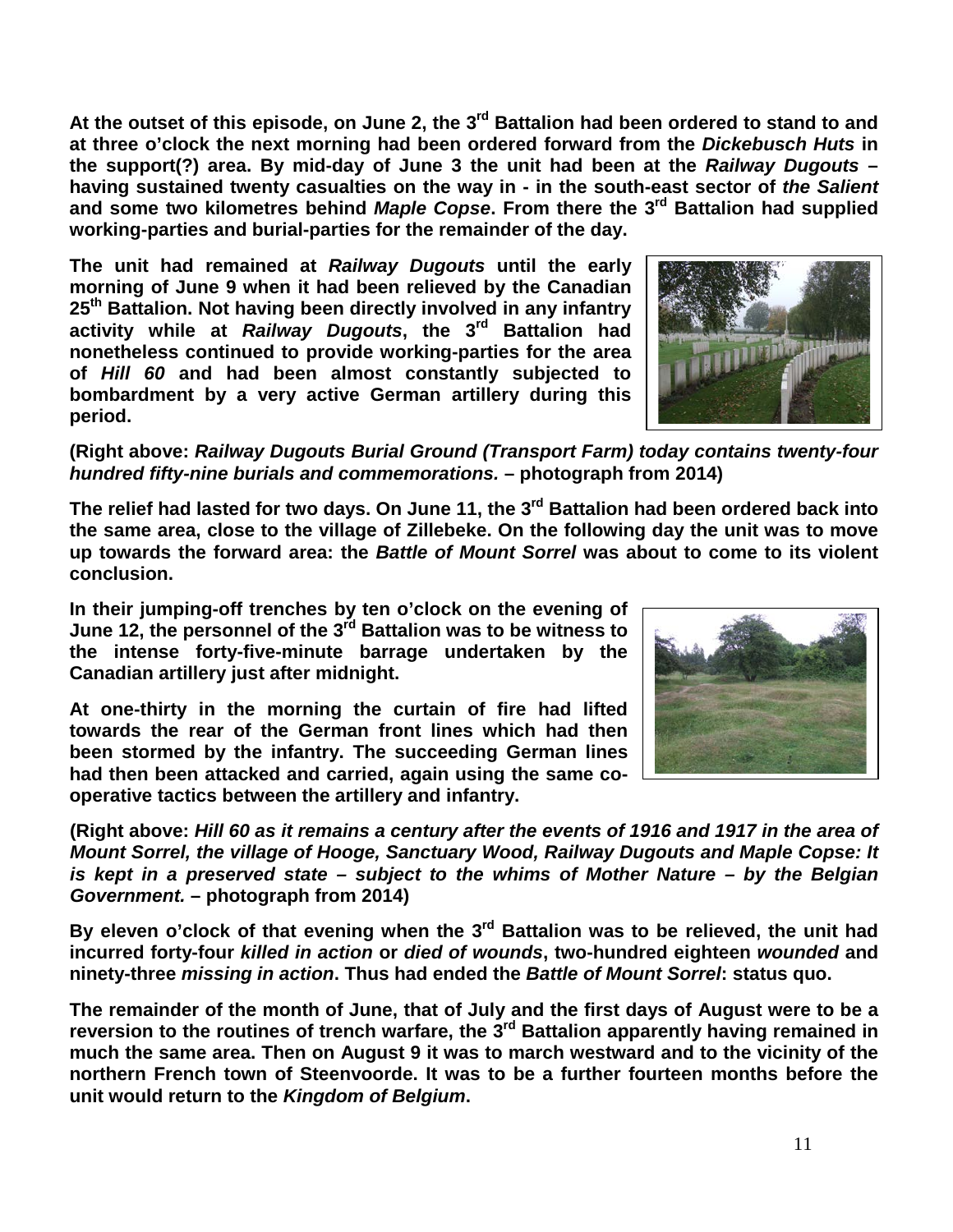**Three days later, and after a march of some fifty kilometres towards the west again, the 3rd Battalion had reached its destination and its billets at Tournehem. The unit was to remain there for the following two weeks, time that would be occupied by training and by route marches. It was then to be ordered southwards and to the area of the British offensive of that summer,** *the Somme***.**



**(Right:** *Canadian troops likely in trenches built for training purposes – they are too prim and proper to be the real thing when compared to photographs of the real thing – and here equipped with Short Lee-Enfield Mark III rifles, during the late summer or early autumn of 1916* **– from** *The War Illustrated***)**

*\*The Canadian-produced Ross rifle was an excellently-manufactured weapon; its accuracy*  and range were superior to that of many of its rivals, but on the battlefield it had not *proved its worth. In the dirty conditions and when the necessity arose for its repeated use - and using mass-produced ammunition which at times was less than perfect - it jammed, leaving its user defenceless at a critical moment.* 

*By the summer of 1916 the Canadian units were exchanging it for the more reliable British Short Lee-Enfield Mark III, a rifle that was to ultimately serve around the globe until well after the Second World War.* 

**It had been ten o'clock in the evening of August 27 when the 3rd Battalion had marched out of Tournehem on its way to the railway station at Audvieuq. Apparently, according to the unit's War Diary…** Civilians extremely sorry to see battalion go. **Having then arrived at the station at one-thirty in the morning, the Battalion was to be obliged to wait a further ninetyfive minutes before the train had departed.**

**Having travelled at first by train, then by bus, and finally on foot, the Battalion had arrived in the provincial town of Albert in the French** *Département de la Somme* **on the penultimate day of August.**

**By that September of 1916, the** *First Battle of the Somme* **had been ongoing for two months. It had begun with the disastrous attack of July 1, an assault costing the British Army fifty-seven thousand casualties – in the span of only four hours - of which some nineteen-thousand dead.**

**(Right:** *The Canadian Memorial which stands by the side of the Albert-Bapaume Road near the village of Courcelette* **– photograph from 2015)**



**On that first day of** *First Somme***, all but two small units of the attacking divisions had been troops from the British Isles, those exceptions having been the two-hundred men of the Bermuda Rifles serving in the Lincolnshire Regiment, and the eight-hundred personnel of the 1st Battalion of the Newfoundland Regiment which was to lose so heavily on that July 1 at a place called Beaumont-Hamel.**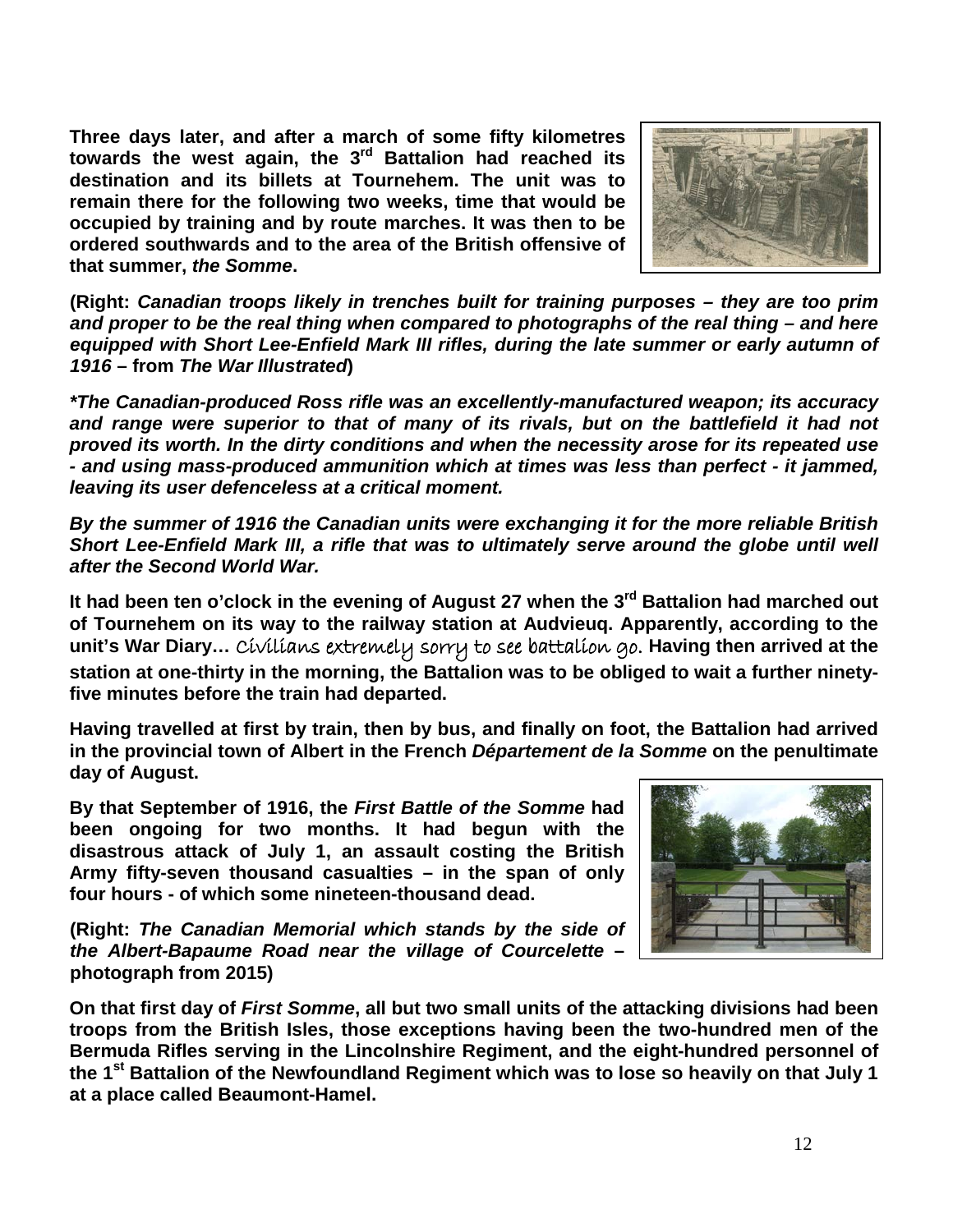**As the battle had progressed, other troops, from the Empire (***Commonwealth***), were to be brought in; at first it had been the South African Brigade (July 15), then the Australians and New Zealanders (July 23) before the Canadians had entered the fray on August 30 to become part of a third general offensive. Their first collective major action was to be in the area of the two villages of Flers and Courcelette.**

**Meanwhile, on August 30, the 3rd Battalion had marched to the large military encampment designated as** *Brickfields Camp* **(***La Briqueterie***) in the near proximity of the provincial town of Albert. A few hours later the unit had been allotted billets in the town itself, accommodations which at least the War Diarist had found to be…** *quite comfortable***.**

**(Right:** *An image purporting to be that of a Canadian officer giving instructions to those under his command prior to the attack at Flers-Courcelette (see below), September 1916***. – from**  *The War Illustrated***)**

**On the following day, August 31, the newcomers were to find themselves in undoubtedly less luxurious quarters as they had been ordered into the forward area to relieve an Australian unit in** *Sausage Valley***.**

**(Right below:** *Canadian soldiers at work carrying water in Albert, the already-damaged basilica in the background* **– from** *Illustration***)**

**The second day of September had seen the Battalion move forward again, on this occasion into the front-line trenches in the area of** *Mouquet Farm***. There appears to have been no coordinated infantry action during this period but enemy planes would put in an appearance and the 3rd Battalion had been shelled almost incessantly for the duration of the six-day tour.**

**Even without there having been any infantry action, the unit had incurred a casualty count of twenty-two killed and one-hundred forty-five wounded.** 

**The Battalion had thereupon retired to the** *Brickfields Camp* **on September 8 but apparently not too far away from the front for**  *one* **company to be ordered to mount a reportedly successful raid**  on enemy positions on the morning of the 10<sup>th</sup>.

**(Right:** *Burying Canadian dead on the Somme, likely at a casualty clearing station or a field ambulance* **– from**  *Illustration* **or** *Le Miroir***)**

**On the following day again the entire 1st Canadian Infantry Brigade was to begin a five-day circular march in the region in order to free up billets for the incoming troops who were to attack the German positions on that September 15.**





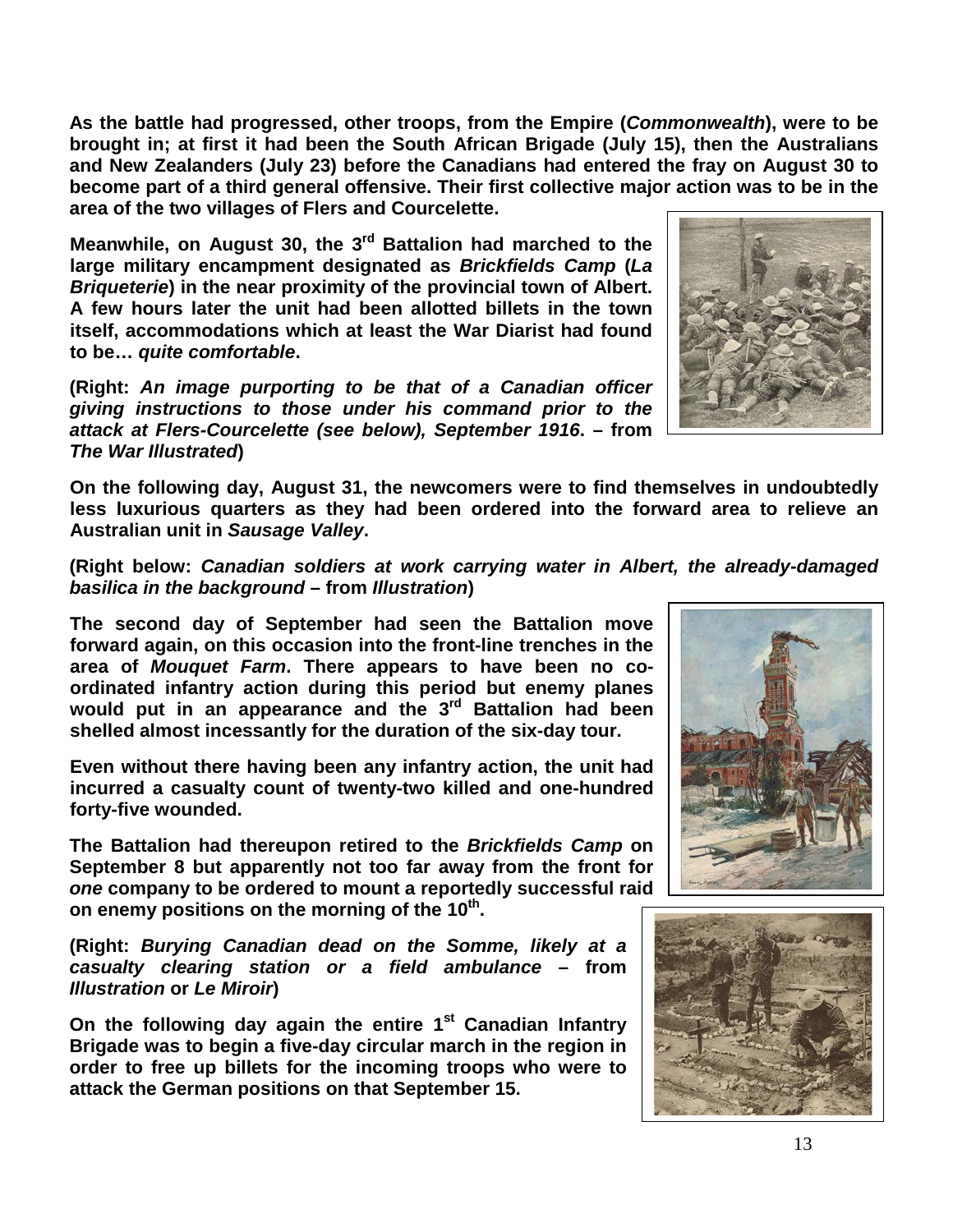**It was, as recorded some pages above, during this trek that Private Fowler and his reenforcement draft reported** *to duty* **with the 3rd Battalion in the village of La Vicogne.**

**\* \* \* \* \***

**Private Fowler's Battalion now reported back to the** *Brickfields Camp* **on September 16. Only the day before, of course, Canadian units had attacked in the area of Flers-Courcelette as part of a larger general offensive. The assault by the 2nd Canadian Division on Courcelette had been perhaps the only successful venture on a day when most of the news was yet again disappointing.**

**It was to be on the evening of September 17 that the 3rd Battalion would be ordered to move forward to the trenches**  in front of Courcelette, there to relieve the 25<sup>th</sup> Battalion of the **Canadian 2nd Division. They were then withdrawn from that forward area again on September 20, the tour having cost a total of ninety-four casualties - many of them, according to the Battalion War Diarist, unfortunately caused by** *friendly* **artillery fire falling short.**



**(Right above:** *The village of Courcelette just over a century after the events of the 1st Battle of the Somme* **– photograph from 2017)**

**Back in the trenches for but a single day on September 24, the unit had to contend with three local counter-attacks by the Germans. These were beaten off but, of course, at a price: eight** *killed* **and sixty-five** *wounded* **all told. Relief came at midnight.**

**Then there was another march undertaken by the entire 1st Canadian Infantry Brigade – of eight days' duration on this occasion, commencing on September 26. Upon its return to Albert the 3rd Battalion received re-enforcements and began to prepare for an upcoming operation.** 

**On October 7 it moved from the town and proceeded to its assembly points in the appropriately-named** *Death Valley***. The numbers of the attacking party, even counting the ninety newly-arrived re-enforcements, still amounted to only fourteen officers and fourhundred eighty-one** *other ranks***, less than fifty per cent regulation battalion strength.**

**The Battalion War Diarist has dedicated over three pages to the events of October 8 during the attack by the 3rd Battalion on the enemy** *Regina Trench* **system. The following is a resume based upon excerpts from the War Diary of the 1st Canadian Infantry Brigade:**

**(Right:** *Regina Trench Cemetery and some of the area surrounding it which was finally wrested from the Germans by Canadian troops in November of 1916* **– photograph from 2014)**

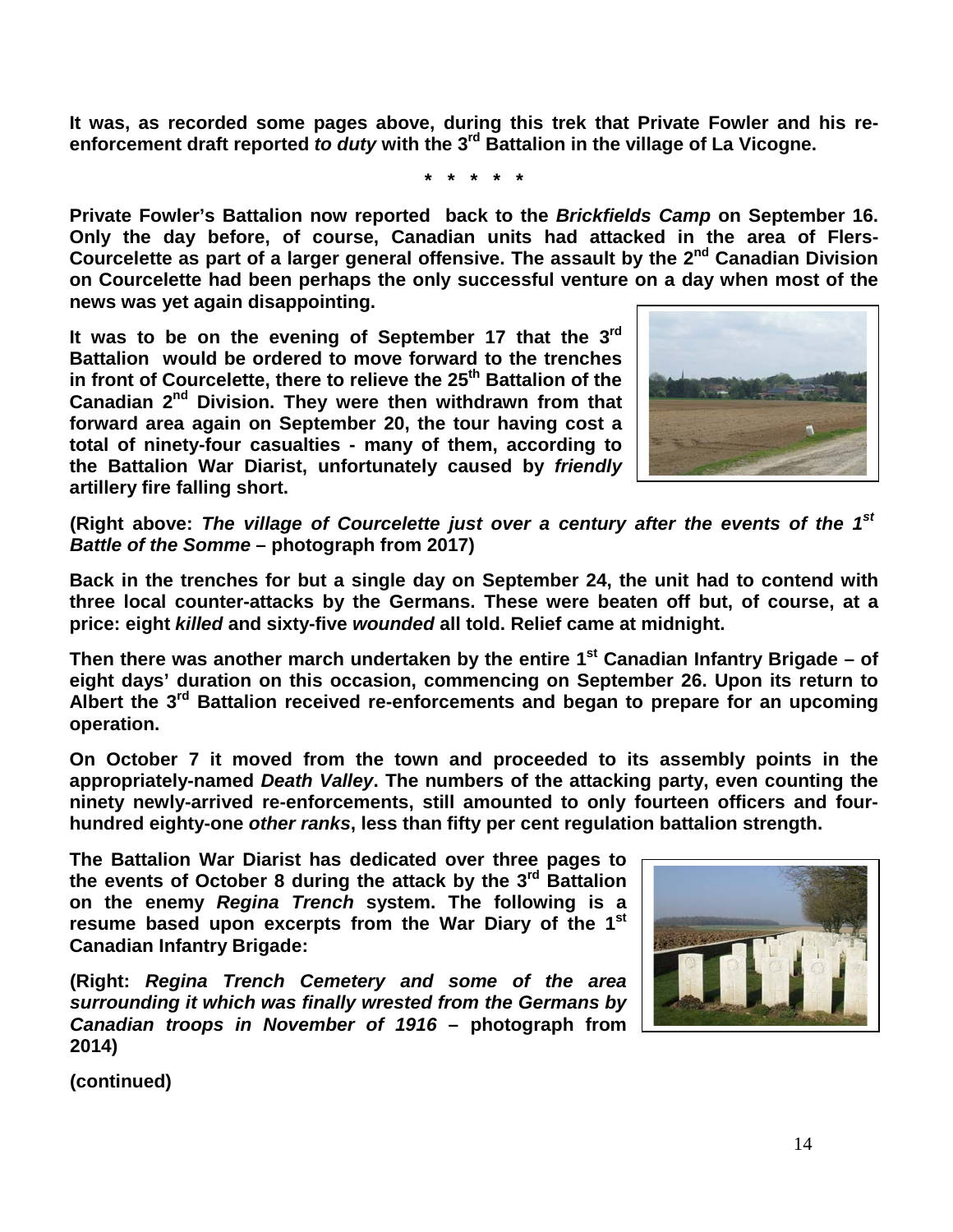*Zero hour (4.50 a.m.) – The 3rd Canadian Battalion advanced straight to their objective and found little trouble in passing through the enemy's wire which had been fairly well cut by the artillery. They met with some resistance from the enemy but soon overcame this and succeeded in taking their objectives which they at once began to consolidate…*

*…in front of the Quadrilateral many gaps were found which allowed the troops (of the 4th Battalion to) enter the German trenches. Some congestion was caused by mixing with the 3rd Canadian Battalion until a bombing party had worked along the front line trench…*

*…the enemy commenced very strong bombing attacks against both Battalions. The force of these attacks was against the Quadrilateral and apparently came along the trenches*  leading to it from the northeast and northwest. An extremely heavy artillery bombardment *was opened about the same time on our newly captured trenches and on our jumping off trenches.*

*The bombing posts were driven in at the Quadrilateral and the enemy forced our men along the trenches to the southwest and southeast. The local commanders reorganized bomb sections and led them forward but could not relieve the pressure and our men were finally forced to retire to the jumping-off trenches.*

*A few of the 3rd Canadian Battalion remained in the left of the German trenches but these men were withdrawn at dark…*

**(Right:** *Wounded troops being evacuated in hand-carts from the forward area during the 1st Battle of the Somme* **– from** *Le Miroir* **or** *Illustration***)**

**By the end of the day the casualty count, all ranks, was as follows:** *Killed in action* **– thirty-four; wounded – onehundred-fifty three;** *missing in action* **– one-hundred fifty-two (Source: 1st Canadian Infantry Brigade War Diary).** 

**Out of the four-hundred ninety-five personnel of the 3rd Battalion (***Toronto***) who had attacked on that morning of October 8, 1916, one-hundred fifty-six remained to be counted – the Battalion War Diary says…** *1 officer and about 85 O.R. were left***: Terrible… whichever version one chooses to believe.** 

**(Right:** *Ninety-eight years later, the land on which the action was fought, as seen from Regina Trench Cemetery* **– photograph from 2014)**





**The son of John Fowler, likely fisherman, and of Mary Fowler (née** *Behan***?) of Goulds Road, Brigus, Newfoundland, he was also husband to Henrietta (née** *Lane***, also see further above) – born in Ireland – to whom he had allocated a twenty dollars per month from his pay as of May of 1916 and father to at least a son, Joseph William, born 1909.**